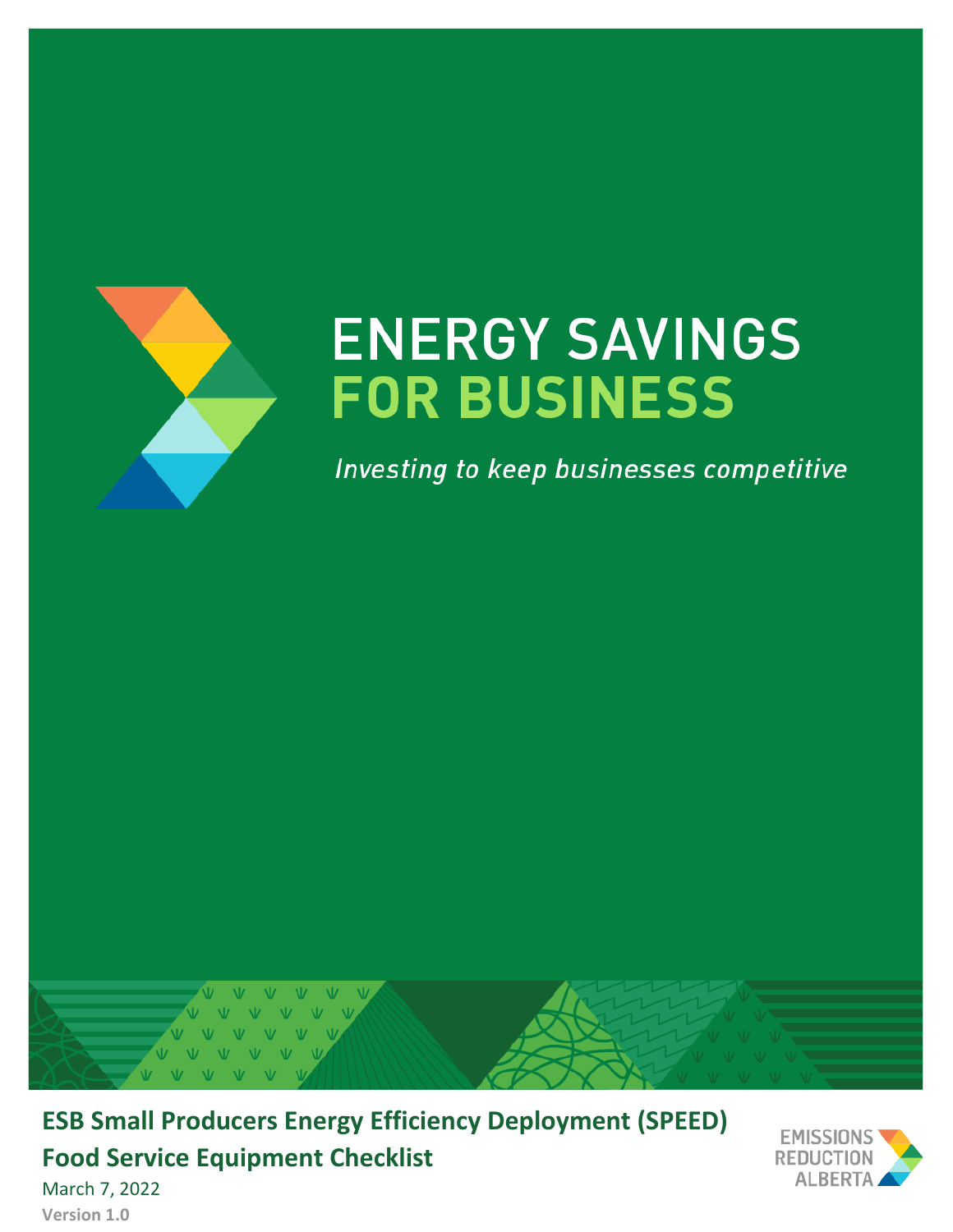## **Table of Contents**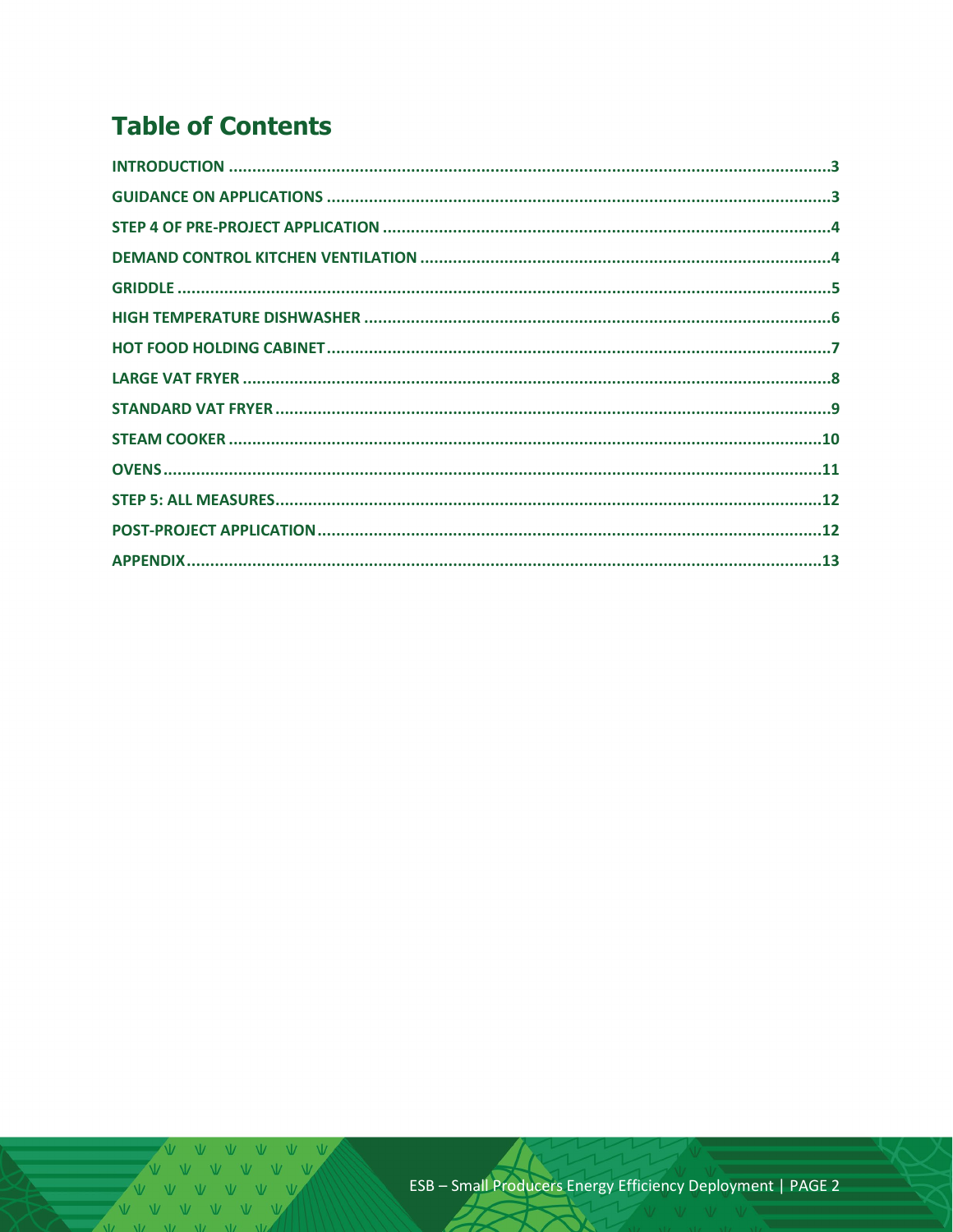#### <span id="page-2-0"></span>**INTRODUCTION**

This document is intended as a guide to support the submission of accurate and complete Food Service Equipment project applications. All applicants with Food Service Equipment should ensure the application meets the SPEED Eligibility Requirements set out in the Participant Terms and Conditions, Contractor Code of Conduct and Eligible Measures List. The applicant must submit the requested documentation and answer the questions contained within this document.

This checklist includes guidance for what needs to be entered in each input field at Step 4 and Step 5 of the Application process. Step 5 specifically describes which documents need to be uploaded and their purpose.

#### <span id="page-2-1"></span>**GUIDANCE ON APPLICATIONS**

The following sections provide guidance on Food Service Equipment applications, ensuring that they are complete, accurate and comprehensive.

The applicant and/or contractor will also need to provide the following information in Step 4 and Step 5 of the application submission, as further described in the tables below.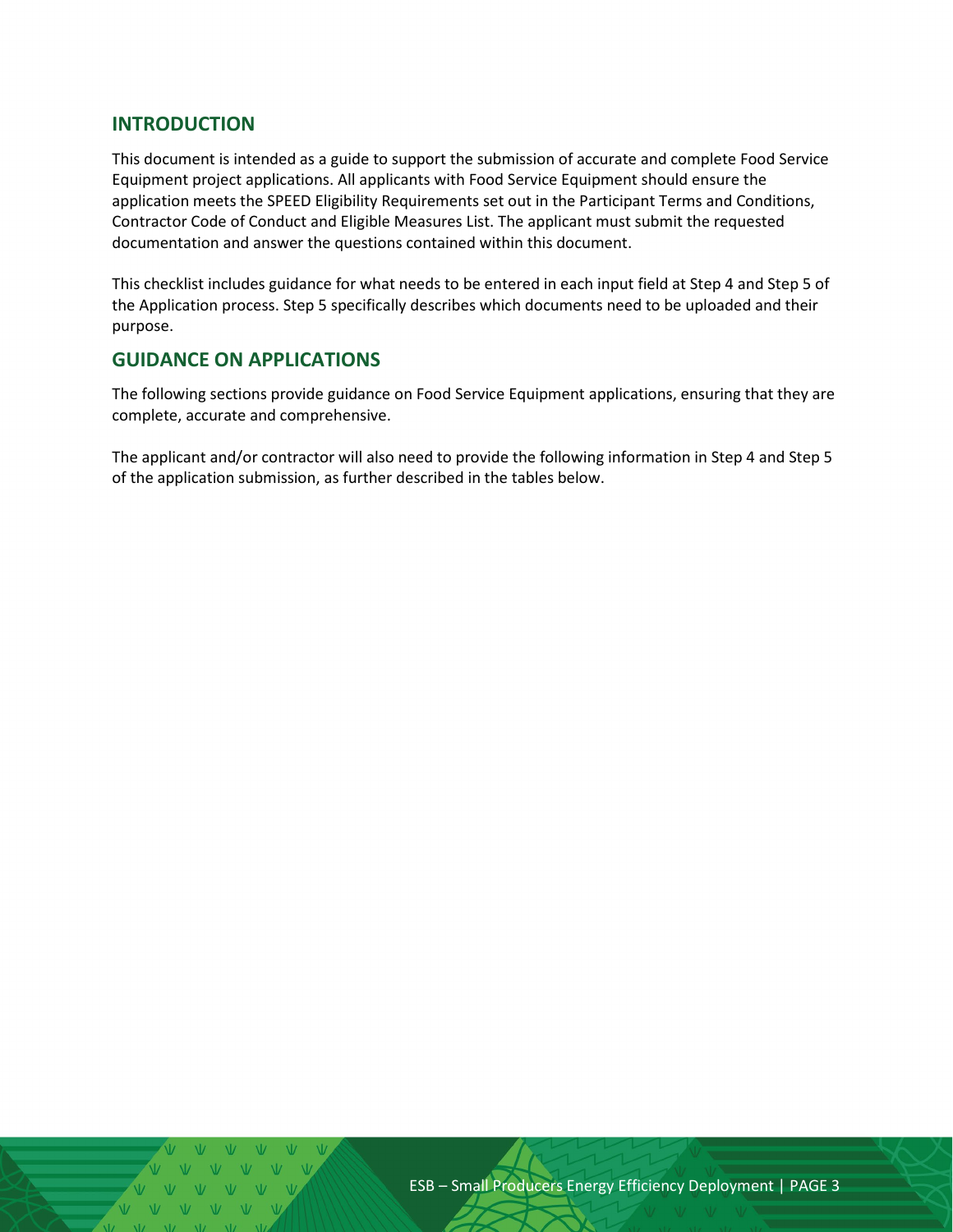## <span id="page-3-0"></span>**STEP 4 OF PRE-PROJECT APPLICATION**

## <span id="page-3-1"></span>**DEMAND CONTROL KITCHEN VENTILATION**

- Demand Control Kitchen Ventilation (up to 5,000 CFM)
- Demand Control Kitchen Ventilation (5,001 CFM 10,000 CFM)
- Demand Control Kitchen Ventilation (10,001 CFM 15,000 CFM)

| <b>Field</b>                                      | <b>What to Enter</b>                                                                                                                | <b>How Data or Input Provided is</b><br><b>Used</b>                 |
|---------------------------------------------------|-------------------------------------------------------------------------------------------------------------------------------------|---------------------------------------------------------------------|
| Quantity                                          | Quantity of measure<br>being installed.                                                                                             | • Used to calculate<br>eligible incentive.<br>· Post-project QA/QC. |
| <b>Specification Sheet</b>                        | Upload the specification sheet<br>for the measure.<br>Indicate/circle which specific<br>equipment is being used for the<br>project. | • Post-project QA/QC.                                               |
| <b>Equipment Annual Operating</b><br><b>Hours</b> | Enter the estimated hours the<br>measure runs for each year.                                                                        | • Post-project QA/QC.                                               |
| <b>Manufacturer Name</b>                          | Enter the manufacturer name.                                                                                                        | • Post-project QA/QC.                                               |
| <b>Model Number</b>                               | Enter the model number.                                                                                                             | • Post-project QA/QC.                                               |
| <b>CFM</b>                                        | Enter the CFM of the exhaust<br>fan from the hood.                                                                                  | • Confirm incentive calculation<br>• Post-project QA/QC.            |
| <b>Equipment &amp; Material Costs</b>             | Enter equipment and material<br>costs as indicated on the<br>invoice/final quote.                                                   | • Calculate incentive cap.<br>• Post-project QA/QC.                 |
| Labour Cost                                       | Enter labour costs as indicated<br>on the invoice/final quote.                                                                      | • Calculate incentive cap.<br>• Post-project QA/QC.                 |
| Design Cost                                       | Enter design costs as indicated<br>on the invoice/final quote.                                                                      | • Calculate incentive cap.<br>• Post-project QA/QC.                 |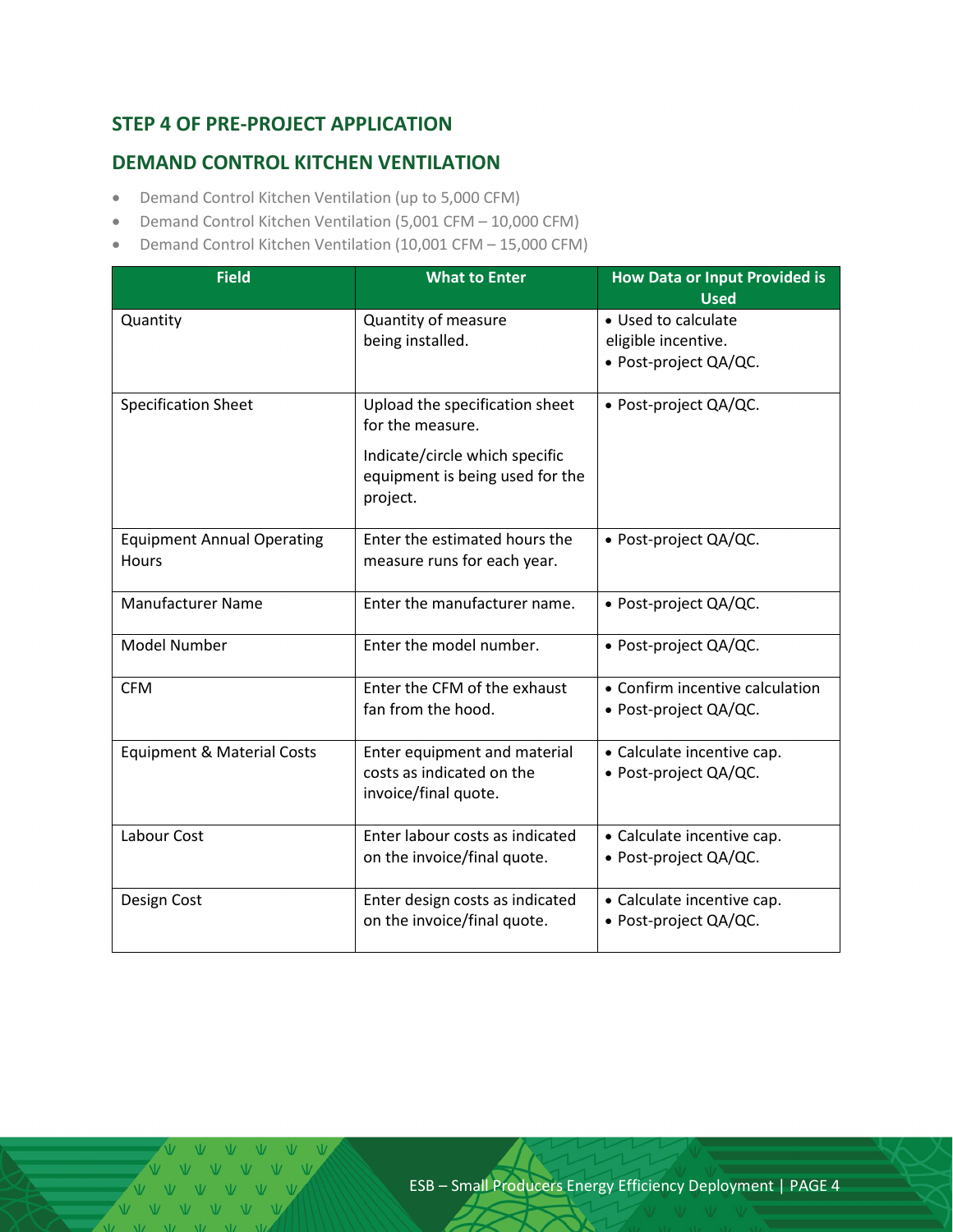## <span id="page-4-0"></span>**GRIDDLE**

- ENERGY STAR Gas-Fired Griddles
- ENERGY STAR Electric-Fired Griddles

| <b>Field</b>                                      | <b>What to Enter</b>                                                                                                                | <b>How Data or Input Provided is</b><br><b>Used</b>                 |
|---------------------------------------------------|-------------------------------------------------------------------------------------------------------------------------------------|---------------------------------------------------------------------|
| Quantity                                          | Quantity of measure<br>being installed.                                                                                             | • Used to calculate<br>eligible incentive.<br>· Post-project QA/QC. |
| <b>Specification Sheet</b>                        | Upload the specification sheet<br>for the measure.<br>Indicate/circle which specific<br>equipment is being used for the<br>project. | • Post-project QA/QC.                                               |
| <b>ENERGY STAR ID</b>                             | Enter the seven-digit numerical<br>ID.                                                                                              | • Confirm measure eligibility                                       |
| <b>Equipment Annual Operating</b><br><b>Hours</b> | Enter the estimated hours the<br>measure runs for each year.                                                                        | • Post-project QA/QC.                                               |
| <b>Manufacturer Name</b>                          | Enter the manufacturer name.                                                                                                        | • Post-project QA/QC.                                               |
| <b>Model Number</b>                               | Enter the model number.                                                                                                             | • Post-project QA/QC.                                               |
| <b>Equipment &amp; Material Costs</b>             | Enter equipment and material<br>costs as indicated on the<br>invoice/final quote.                                                   | • Calculate the eligible<br>incentive.<br>• Post-project QA/QC.     |
| Labour Cost                                       | Enter labour costs as indicated<br>on the invoice/final quote.                                                                      | • Calculate the eligible<br>incentive.<br>• Post-project QA/QC.     |
| Design Cost                                       | Enter design costs as indicated<br>on the invoice/final quote.                                                                      | • Calculate the eligible<br>incentive.<br>· Post-project QA/QC.     |

V V V V V V V V V V V V  $\begin{array}{ccccccccccccccccc} \mathsf{V} & \mathsf{V} & \mathsf{V} & \mathsf{V} & \mathsf{V} & \mathsf{V} \end{array}$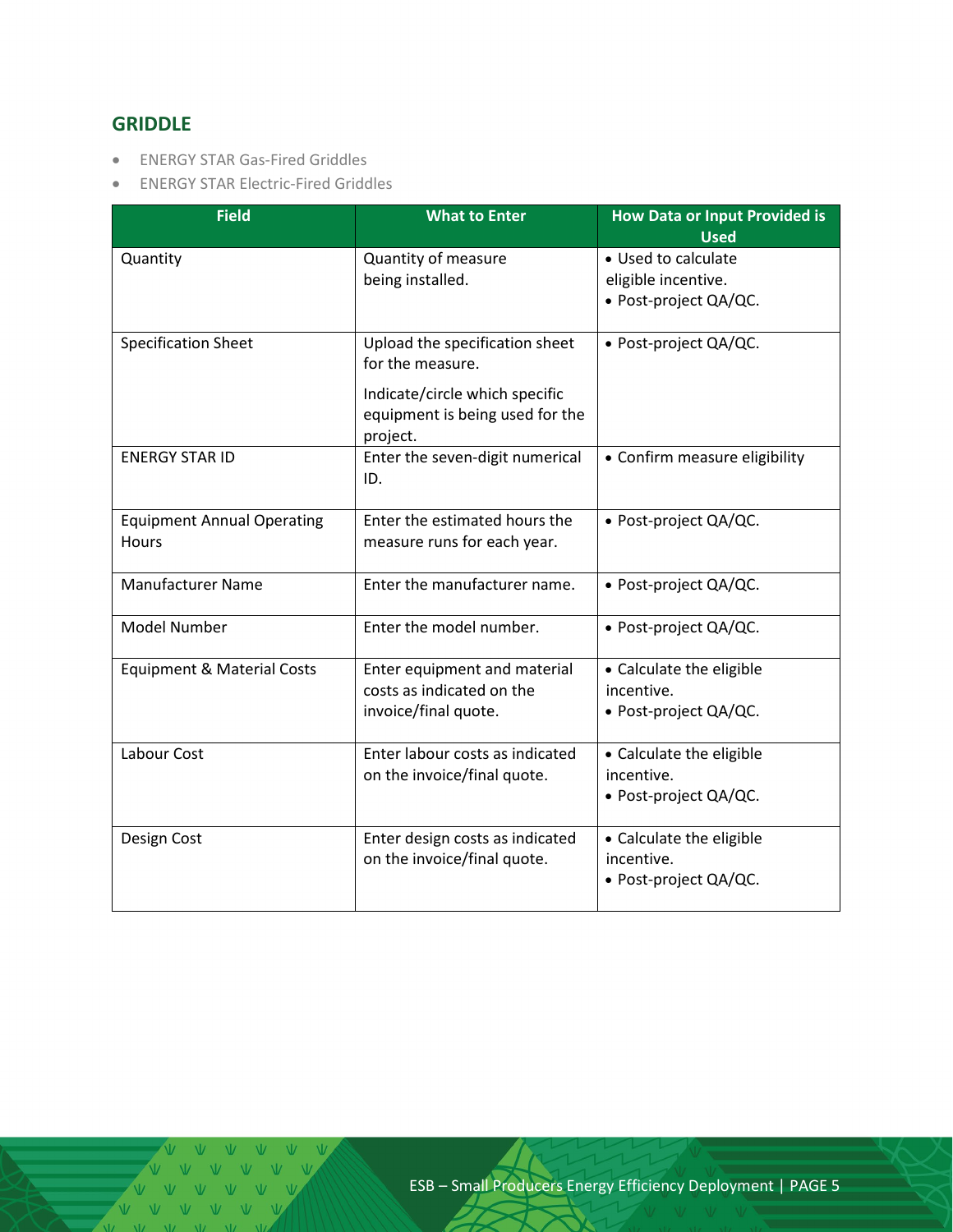#### <span id="page-5-0"></span>**HIGH TEMPERATURE DISHWASHER**

- ENERGY STAR Dishwasher High Temperature Under Counter
- ENERGY STAR Dishwasher High Temperature Stationary Single Tank Door
- ENERGY STAR Dishwasher High Temperature Single Tank Conveyor
- ENERGY STAR Dishwasher High Temperature Multi-Tank Conveyor

| <b>Field</b>                                      | <b>What to Enter</b>                                                                                                                | <b>How Data or Input Provided is</b><br><b>Used</b>                 |  |
|---------------------------------------------------|-------------------------------------------------------------------------------------------------------------------------------------|---------------------------------------------------------------------|--|
| Quantity                                          | Quantity of measure<br>being installed.                                                                                             | • Used to calculate<br>eligible incentive.<br>· Post-project QA/QC. |  |
| <b>Specification Sheet</b>                        | Upload the specification sheet<br>for the measure.<br>Indicate/circle which specific<br>equipment is being used for the<br>project. | • Confirm measure eligibility<br>· Post-project QA/QC.              |  |
| <b>ENERGY STAR ID</b>                             | Enter the seven-digit numerical<br>ID.                                                                                              | • Confirm measure eligibility                                       |  |
| <b>Equipment Annual Operating</b><br><b>Hours</b> | Enter the estimated hours the<br>measure runs for each year.                                                                        | • Post-project QA/QC.                                               |  |
| <b>Manufacturer Name</b>                          | Enter the manufacturer name.                                                                                                        | • Post-project QA/QC.                                               |  |
| <b>Model Number</b>                               | Enter the model number.                                                                                                             | • Post-project QA/QC.                                               |  |
| <b>Equipment &amp; Material Costs</b>             | Enter equipment and material<br>costs as indicated on the<br>invoice/final quote.                                                   | • Calculate the eligible<br>incentive.<br>• Post-project QA/QC.     |  |
| Labour Cost                                       | Enter labour costs as indicated<br>on the invoice/final quote.                                                                      | • Calculate the eligible<br>incentive.<br>• Post-project QA/QC.     |  |
| Design Cost                                       | Enter design costs as indicated<br>on the invoice/final quote.                                                                      | • Calculate the eligible<br>incentive.<br>• Post-project QA/QC.     |  |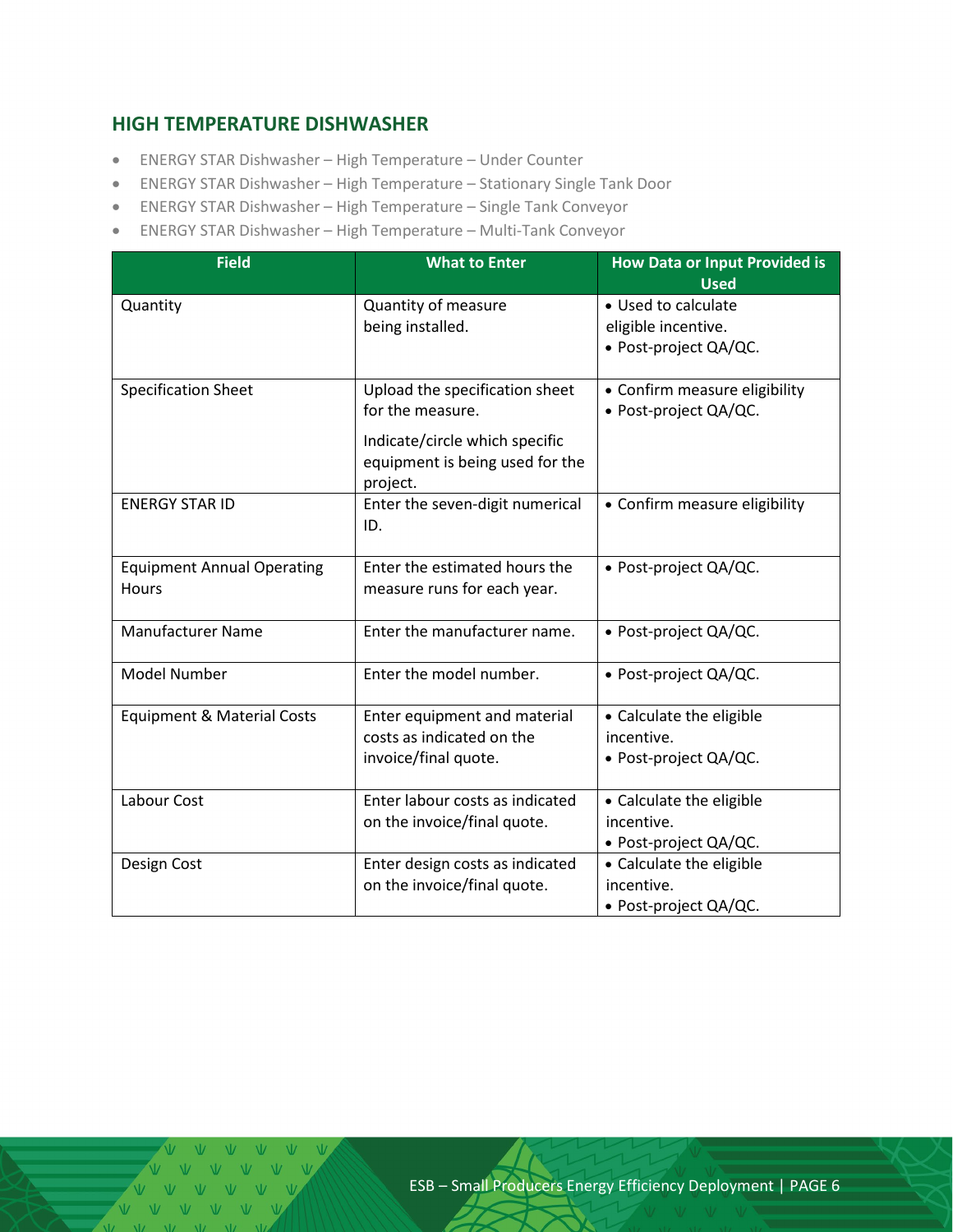## <span id="page-6-0"></span>**HOT FOOD HOLDING CABINET**

- ENERGY STAR Hot Food Holding Cabinet Full Size
- ENERGY STAR Hot Food Holding Cabinet 3/4 Size
- ENERGY STAR Hot Food Holding Cabinet 1/2 Size

| <b>Field</b>                               | <b>What to Enter</b>                                                                                                                | <b>How Data or Input Provided is</b><br><b>Used</b>                 |
|--------------------------------------------|-------------------------------------------------------------------------------------------------------------------------------------|---------------------------------------------------------------------|
| Quantity                                   | Quantity of measure<br>being installed.                                                                                             | • Used to calculate<br>eligible incentive.<br>· Post-project QA/QC. |
| <b>Specification Sheet</b>                 | Upload the specification sheet<br>for the measure.<br>Indicate/circle which specific<br>equipment is being used for the<br>project. | • Confirm measure eligibility.<br>· Post-project QA/QC.             |
| <b>ENERGY STAR ID</b>                      | Enter the seven-digit numerical<br>ID.                                                                                              | • Confirm measure eligibility.                                      |
| <b>Equipment Annual Operating</b><br>Hours | Enter the estimated hours the<br>measure runs for each year.                                                                        | • Post-project QA/QC.                                               |
| <b>Manufacturer Name</b>                   | Enter the manufacturer name.                                                                                                        | • Post-project QA/QC.                                               |
| <b>Model Number</b>                        | Enter the model number.                                                                                                             | · Post-project QA/QC.                                               |
| <b>Equipment &amp; Material Costs</b>      | Enter equipment and material<br>costs as indicated on the<br>invoice/final quote.                                                   | • Calculate the eligible<br>incentive.<br>• Post-project QA/QC.     |
| Labour Cost                                | Enter labour costs as indicated<br>on the invoice/final quote.                                                                      | • Calculate the eligible<br>incentive.<br>• Post-project QA/QC.     |
| Design Cost                                | Enter design costs as indicated<br>on the invoice/final quote.                                                                      | • Calculate the eligible<br>incentive.<br>• Post-project QA/QC.     |

VVV VV  $V = V - V$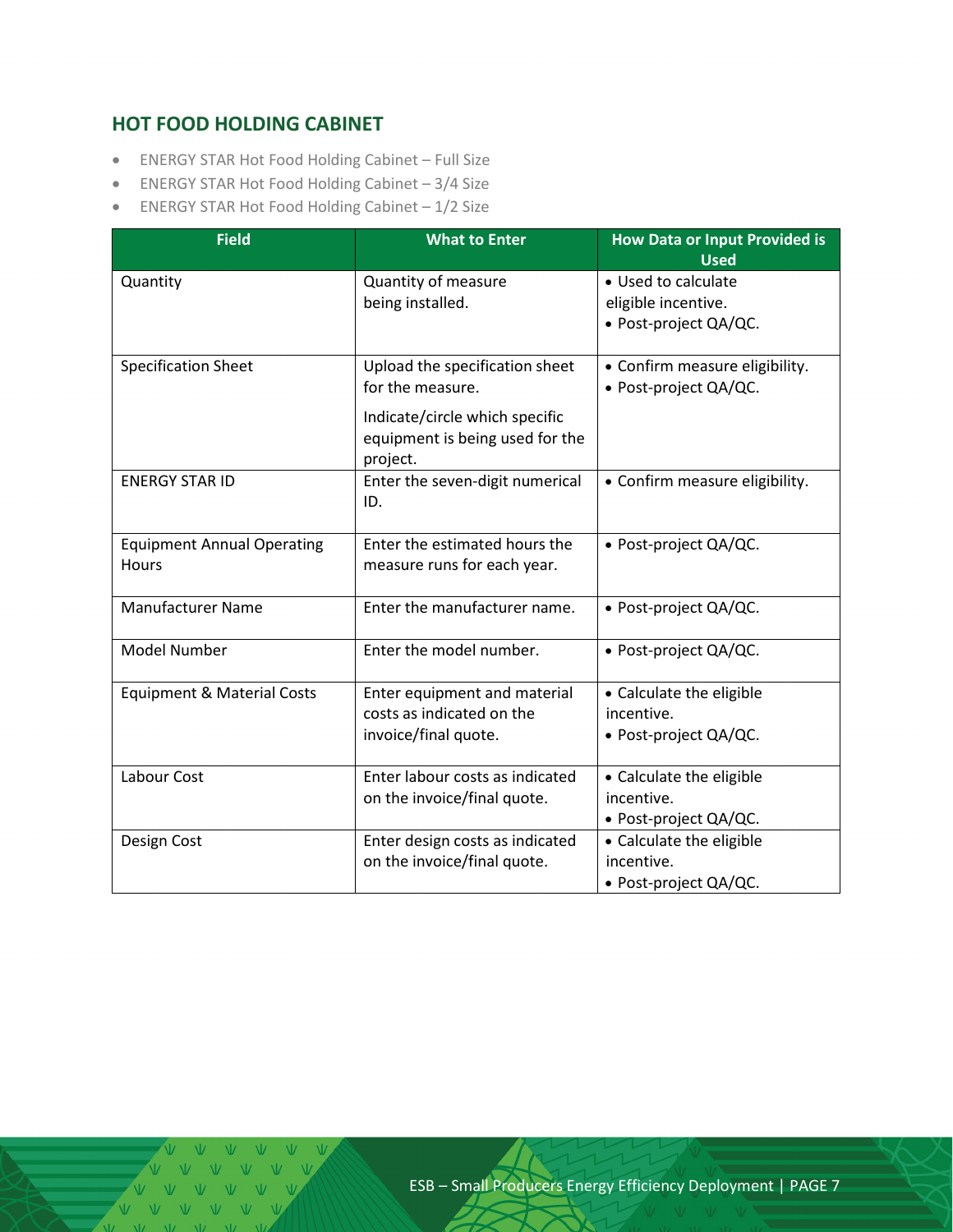## <span id="page-7-0"></span>**LARGE VAT FRYER**

- ENERGY STAR Gas-Fired Large Vat Fryer
- ENERGY STAR Electric-Fired Large Vat Fryer

| <b>Field</b>                               | <b>What to Enter</b>                                                                                                                | <b>How Data or Input Provided is</b><br><b>Used</b>             |
|--------------------------------------------|-------------------------------------------------------------------------------------------------------------------------------------|-----------------------------------------------------------------|
| Quantity                                   | Quantity of measure<br>being installed.                                                                                             | • Calculate the eligible<br>incentive.<br>• Post-project QA/QC. |
| <b>Specification Sheet</b>                 | • Upload the specification sheet<br>for the measure.<br>• Indicate/circle which specific<br>equipment is being used<br>for project. | • Confirm measure eligibility.<br>· Post-project QA/QC.         |
| <b>ENERGY STAR ID</b>                      | Enter the seven-digit numerical<br>ID.                                                                                              | • Confirm measure eligibility.                                  |
| <b>Equipment Annual Operating</b><br>Hours | Enter the estimated hours the<br>measure runs for each year.                                                                        | • Post-project QA/QC.                                           |
| <b>Manufacturer Name</b>                   | Enter the manufacturer name.                                                                                                        | • Post-project QA/QC.                                           |
| <b>Model Number</b>                        | Enter the model number.                                                                                                             | · Post-project QA/QC.                                           |
| <b>Equipment &amp; Material Costs</b>      | Enter equipment and material<br>costs as indicated on the<br>invoice/final quote.                                                   | • Calculate the eligible<br>incentive.<br>• Post-project QA/QC. |
| Labour Cost                                | Enter labour costs as indicated<br>on the invoice/final quote.                                                                      | • Calculate the eligible<br>incentive.<br>• Post-project QA/QC. |
| Design Cost                                | Enter design costs as indicated<br>on the invoice/final quote.                                                                      | • Calculate the eligible<br>incentive.<br>· Post-project QA/QC. |

V V V V V V V V V V V V  $V$   $V$   $V$   $V$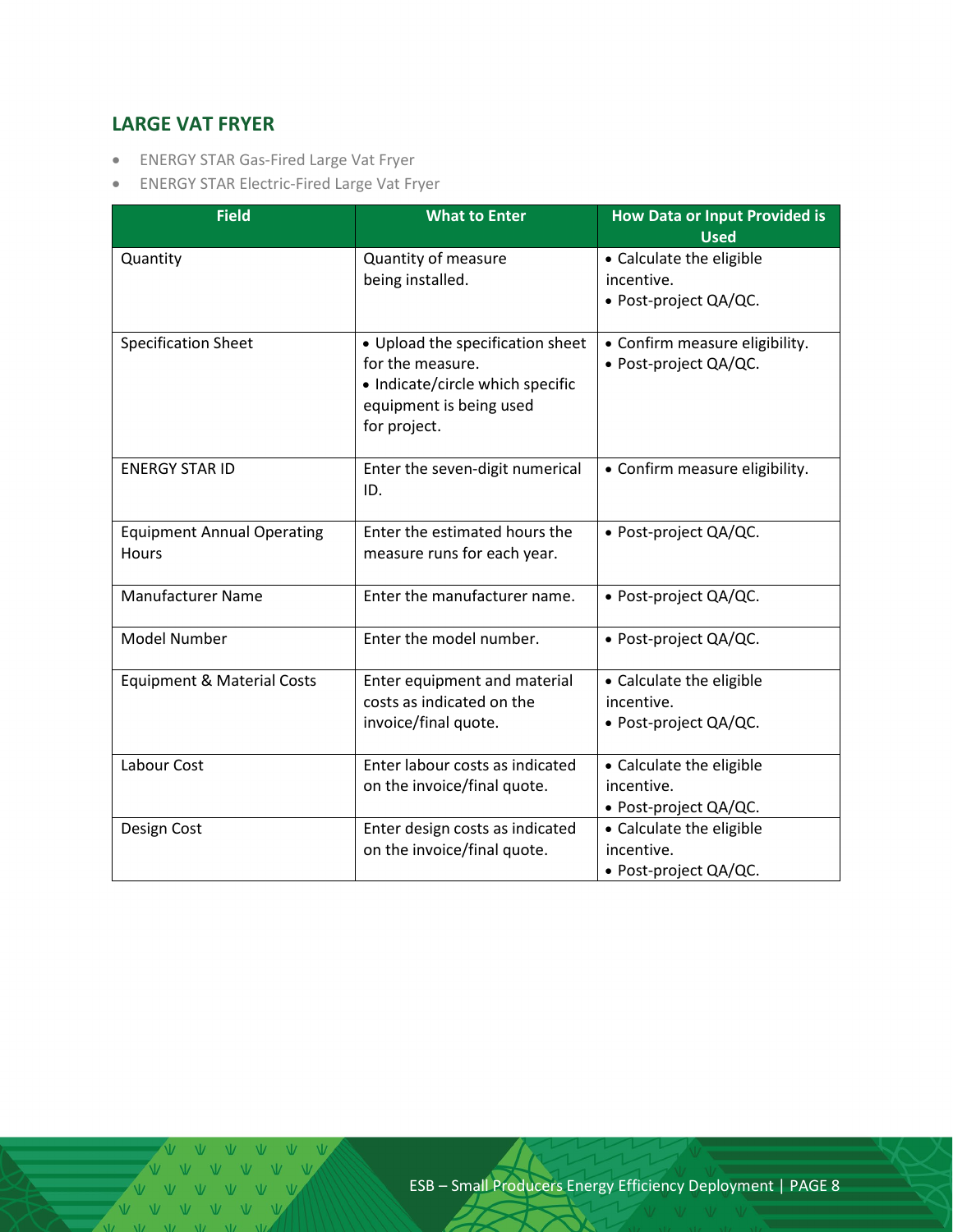## <span id="page-8-0"></span>**STANDARD VAT FRYER**

- ENERGY STAR Gas-Fired Standard Vat Fryer
- ENERGY STAR Electric-Fired Standard Vat Fryer

| <b>Field</b>                          | <b>What to Enter</b>                                                      | <b>How Data or Input Provided is</b><br><b>Used</b> |  |
|---------------------------------------|---------------------------------------------------------------------------|-----------------------------------------------------|--|
| Quantity                              | Quantity of measure                                                       | • Calculate the eligible                            |  |
|                                       | being installed.                                                          | incentive.                                          |  |
|                                       |                                                                           | · Post-project QA/QC.                               |  |
| <b>Specification Sheet</b>            | Upload the specification sheet                                            | • Confirm measure eligibility                       |  |
|                                       | for the measure.                                                          | · Post-project QA/QC.                               |  |
|                                       | Indicate/circle which specific<br>equipment is being used<br>for project. |                                                     |  |
| <b>ENERGY STAR ID</b>                 | Enter the seven-digit numerical                                           | • Confirm measure eligibility.                      |  |
|                                       | ID.                                                                       |                                                     |  |
|                                       |                                                                           |                                                     |  |
| <b>Equipment Annual Operating</b>     | Enter the estimated hours the                                             | • Post-project QA/QC.                               |  |
| Hours                                 | measure runs for each year.                                               |                                                     |  |
|                                       |                                                                           |                                                     |  |
| <b>Manufacturer Name</b>              | Enter the manufacturer name.                                              | · Post-project QA/QC.                               |  |
|                                       |                                                                           |                                                     |  |
| <b>Model Number</b>                   | Enter the model number.                                                   | • Post-project QA/QC.                               |  |
|                                       |                                                                           |                                                     |  |
| <b>Equipment &amp; Material Costs</b> | Enter equipment and material                                              | • Calculate the eligible                            |  |
|                                       | costs as indicated on the                                                 | incentive.                                          |  |
|                                       | invoice/final quote.                                                      | • Post-project QA/QC.                               |  |
| Labour Cost                           | Enter labour costs as indicated                                           | • Calculate the eligible                            |  |
|                                       | on the invoice/final quote.                                               | incentive.                                          |  |
|                                       |                                                                           | · Post-project QA/QC.                               |  |
| Design Cost                           | Enter design costs as indicated                                           | • Calculate the eligible                            |  |
|                                       | on the invoice/final quote.                                               | incentive.                                          |  |
|                                       |                                                                           | · Post-project QA/QC.                               |  |

V V V V V V V V V V V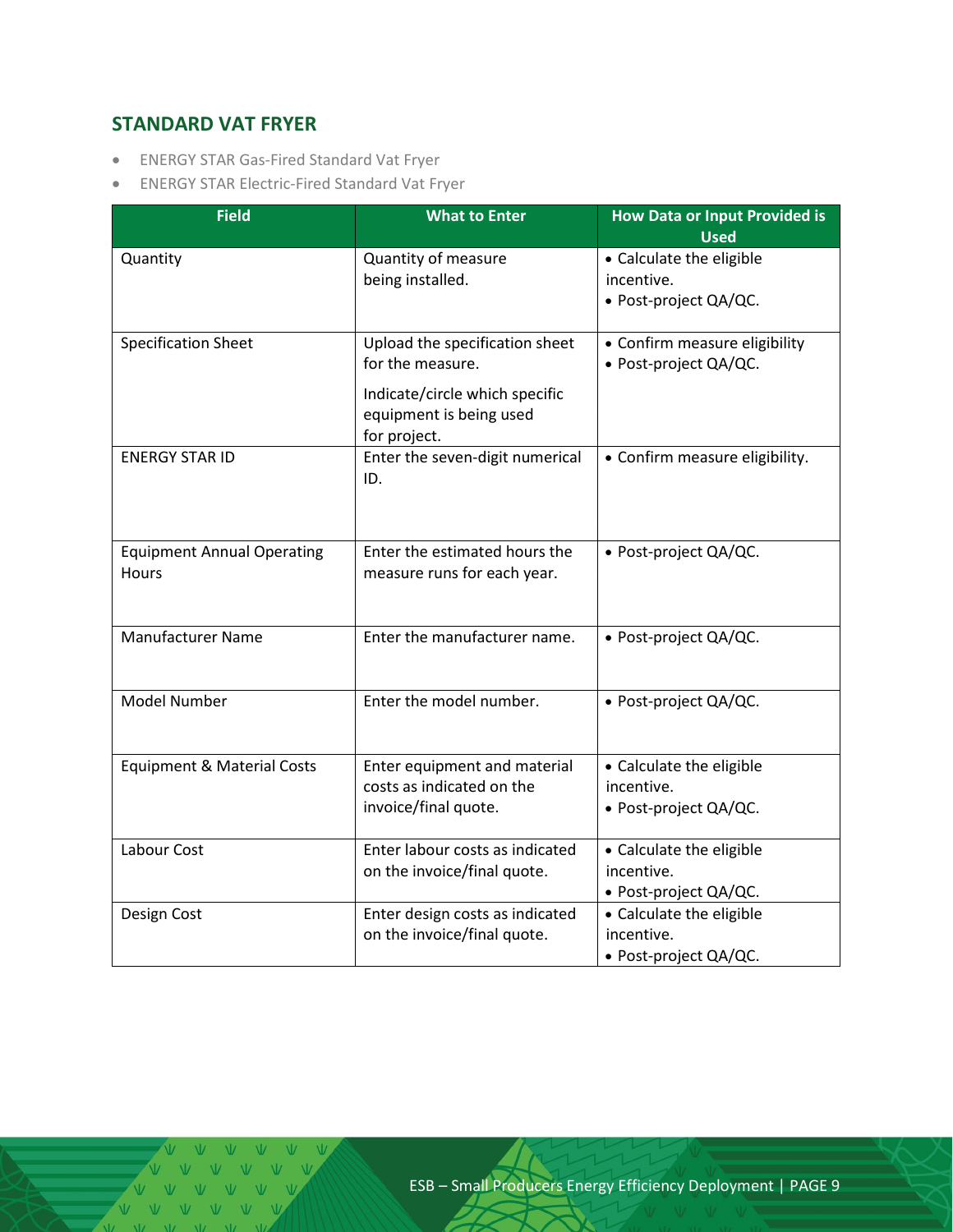## <span id="page-9-0"></span>**STEAM COOKER**

- ENERGY STAR Gas-Fired Steam Cooker
- ENERGY STAR Electric-Fired Steam Cooker

| <b>Field</b>                               | <b>What to Enter</b>                                                                                                                | <b>How Data or Input Provided is</b><br><b>Used</b>                 |
|--------------------------------------------|-------------------------------------------------------------------------------------------------------------------------------------|---------------------------------------------------------------------|
| Quantity                                   | Quantity of measure<br>being installed.                                                                                             | • Used to calculate<br>eligible incentive.<br>· Post-project QA/QC. |
| <b>Specification Sheet</b>                 | Upload the specification sheet<br>for the measure.<br>Indicate/circle which specific<br>equipment is being used for the<br>project. | • Confirm measure eligibility.<br>· Post-project QA/QC.             |
| <b>ENERGY STAR ID</b>                      | Enter the seven-digit numerical<br>ID.                                                                                              | • Confirm measure eligibility.                                      |
| <b>Equipment Annual Operating</b><br>Hours | Enter the estimated hours the<br>measure runs for each year.                                                                        | • Post-project QA/QC.                                               |
| <b>Manufacturer Name</b>                   | Enter the manufacturer name.                                                                                                        | • Post-project QA/QC.                                               |
| <b>Model Number</b>                        | Enter the model number.                                                                                                             | • Post-project QA/QC.                                               |
| Number of Pans                             | Enter the number of pans.                                                                                                           | · Post-project QA/QC.                                               |
| <b>Equipment &amp; Material Costs</b>      | Enter equipment and material<br>costs as indicated on the<br>invoice/final quote.                                                   | • Calculate the eligible<br>incentive.<br>• Post-project QA/QC.     |
| Labour Cost                                | Enter labour costs as indicated<br>on the invoice/final quote.                                                                      | • Calculate the eligible<br>incentive.<br>• Post-project QA/QC.     |
| Design Cost                                | Enter design costs as indicated<br>on the invoice/final quote.                                                                      | • Calculate the eligible<br>incentive.<br>· Post-project QA/QC.     |

V V V V V V V V V V V V V V V V V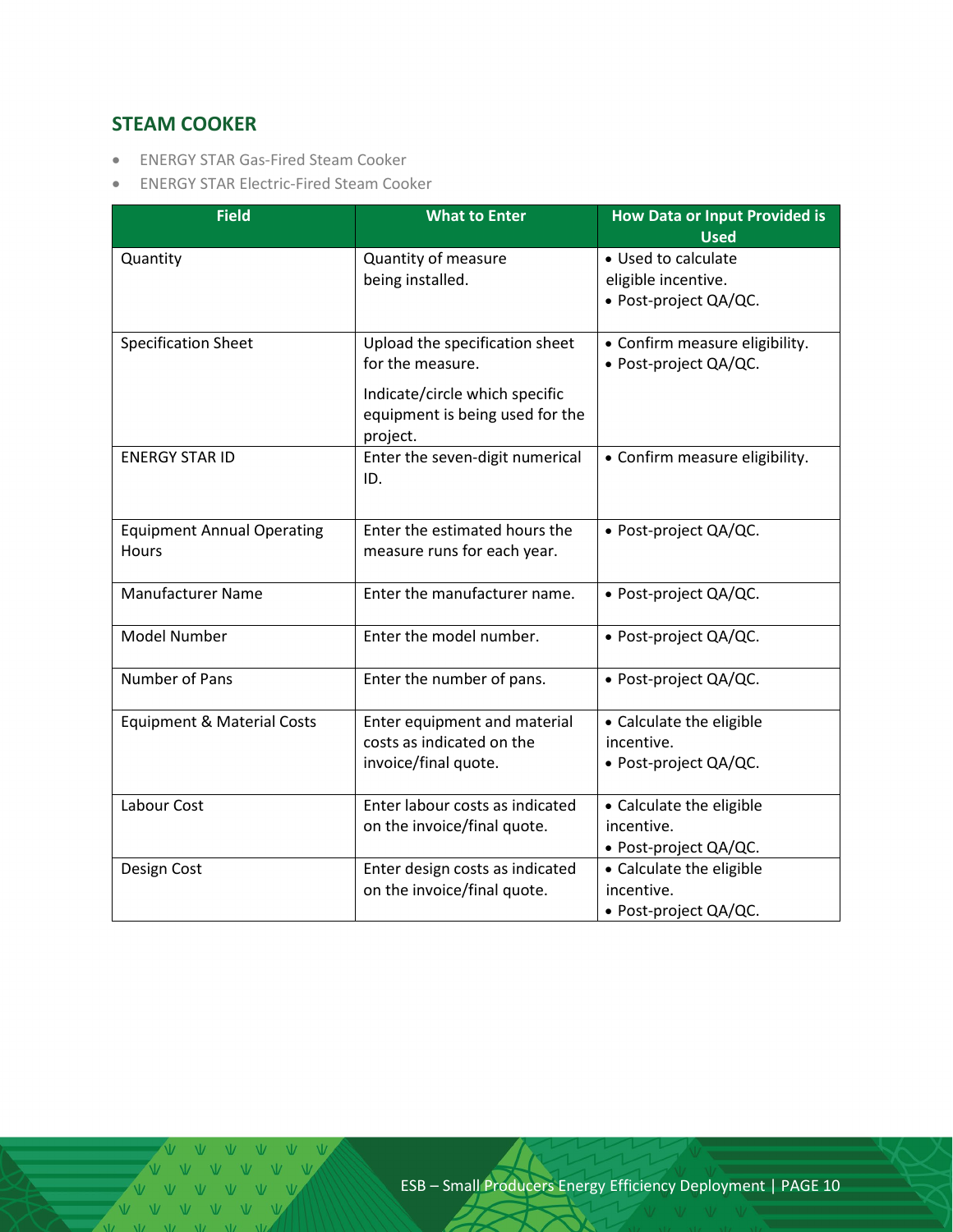#### <span id="page-10-0"></span>**OVENS**

- ENERGY STAR Gas-Fired Convection Oven
- ENERGY STAR Gas-Fired Combination Oven
- ENERGY STAR Gas-Fired Rack Oven Single
- ENERGY STAR Gas-Fired Rack Oven Double
- Gas-Fired Conveyor Oven
- ENERGY STAR Electric-Fired Convection Oven Full Size
- ENERGY STAR Electric-Fired Convection Oven Half Size

| <b>Field</b>                          | <b>What to Enter</b>                                           | <b>How Data or Input Provided is</b>   |  |
|---------------------------------------|----------------------------------------------------------------|----------------------------------------|--|
|                                       |                                                                | <b>Used</b>                            |  |
| Quantity                              | Quantity of measure                                            | • Used to calculate                    |  |
|                                       | being installed.                                               | eligible incentive.                    |  |
|                                       |                                                                | · Post-project QA/QC.                  |  |
| <b>ENERGY STAR ID</b>                 | Enter the seven-digit numerical                                | • Confirm measure eligibility.         |  |
|                                       | ID.                                                            |                                        |  |
| This is not needed for Gas-Fired      |                                                                |                                        |  |
| Conveyor Ovens                        |                                                                |                                        |  |
| <b>Specification Sheet</b>            | Upload the specification sheet                                 | • Confirm measure eligibility.         |  |
|                                       | for the measure.                                               | · Post-project QA/QC.                  |  |
|                                       |                                                                |                                        |  |
|                                       | Indicate/circle which specific                                 |                                        |  |
|                                       | equipment is being used for the<br>project.                    |                                        |  |
| <b>ENERGY STAR ID</b>                 | Enter the seven-digit numerical                                | • Confirm measure eligibility.         |  |
| This is not needed for Gas-Fired      | ID.                                                            |                                        |  |
| Conveyor Ovens                        |                                                                |                                        |  |
| <b>Equipment Annual Operating</b>     | Enter the estimated hours the                                  | · Post-project QA/QC.                  |  |
| <b>Hours</b>                          | measure runs for each year.                                    |                                        |  |
|                                       |                                                                |                                        |  |
| Manufacturer Name                     | Enter the manufacturer name.                                   | • Post-project QA/QC.                  |  |
|                                       |                                                                |                                        |  |
| Model Number                          | Enter the model number.                                        | • Post-project QA/QC.                  |  |
|                                       |                                                                |                                        |  |
| <b>Equipment &amp; Material Costs</b> | Enter equipment and material                                   | • Calculate the eligible               |  |
|                                       | costs as indicated on the                                      | incentive.                             |  |
|                                       | invoice/final quote.                                           | • Post-project QA/QC.                  |  |
|                                       |                                                                |                                        |  |
| Labour Cost                           | Enter labour costs as indicated                                | • Calculate the eligible               |  |
|                                       | on the invoice/final quote.                                    | incentive.                             |  |
|                                       |                                                                | · Post-project QA/QC.                  |  |
| Design Cost                           | Enter design costs as indicated<br>on the invoice/final quote. | • Calculate the eligible<br>incentive. |  |
|                                       |                                                                |                                        |  |
|                                       |                                                                | · Post-project QA/QC.                  |  |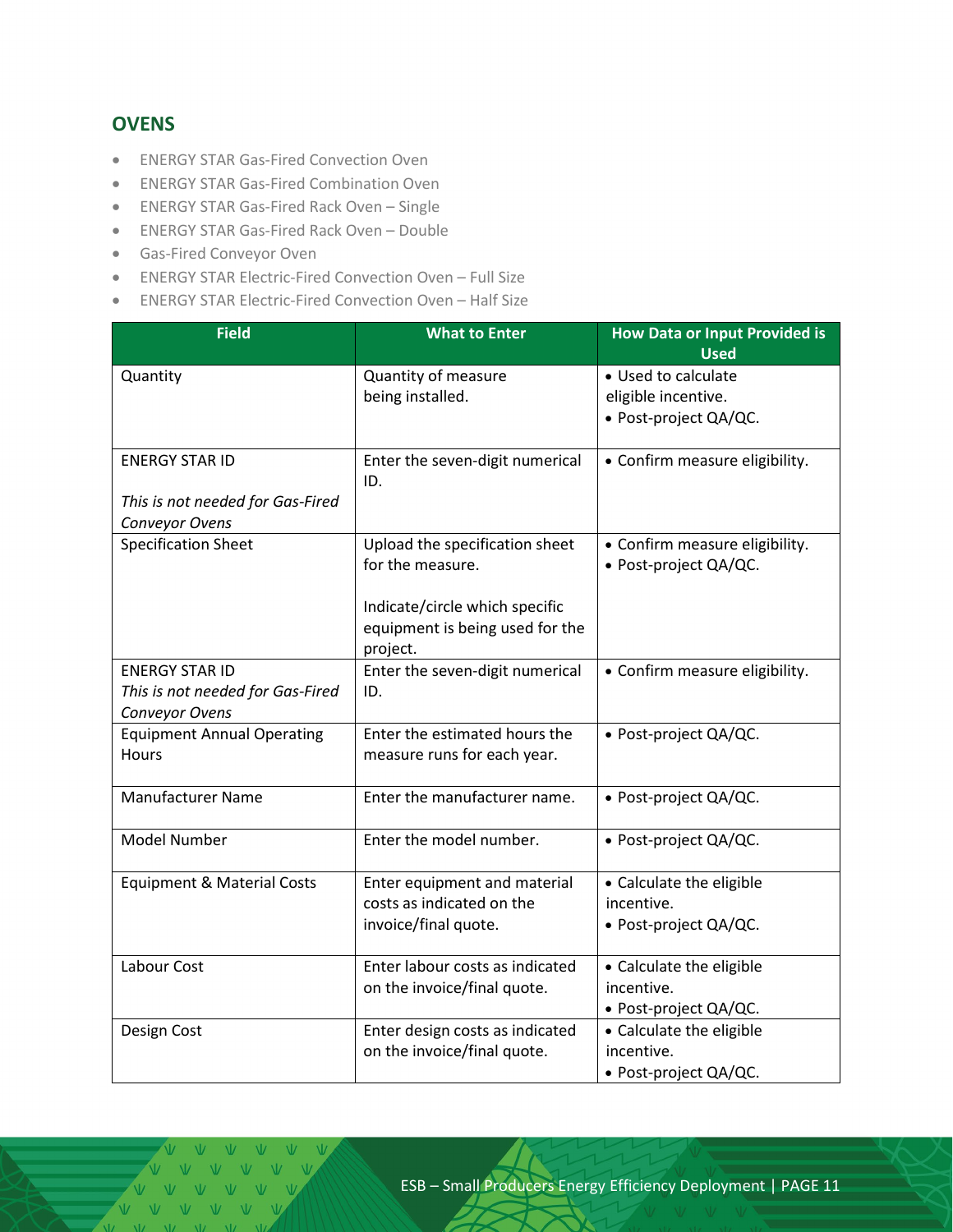#### <span id="page-11-0"></span>**STEP 5: ALL MEASURES**

| <b>Field</b>                         | <b>What to Enter</b>                                                                                                                                                                                                                                                                                          | <b>How Data or Input Provided is</b><br><b>Used</b>                                                                |
|--------------------------------------|---------------------------------------------------------------------------------------------------------------------------------------------------------------------------------------------------------------------------------------------------------------------------------------------------------------|--------------------------------------------------------------------------------------------------------------------|
| Cost Quote                           | Quote or invoice should be<br>itemized to include quantity,<br>brand, model numbers for<br>equipment, applicant name,<br>contractor name, facility address<br>and date (Sample quote provided<br>in the Appendix).<br>Costs should be indicated<br>separately for:<br><b>Equipment and Material</b><br>Labour | • Cross-reference against<br>provided costs.<br>• Calculate the eligible<br>incentive.<br>• Post-project $QA/QC$ . |
|                                      | Design and Others<br>Taxes                                                                                                                                                                                                                                                                                    |                                                                                                                    |
| <b>Electricity Bill for Facility</b> | Upload the most recent electricity<br>bill available for the facility.                                                                                                                                                                                                                                        | • Ascertain rate class.                                                                                            |

## <span id="page-11-1"></span>**POST-PROJECT APPLICATION**

Note that for the post-project application, you will be required to confirm that no changes were made from the pre-project application, unless an Application Change Approval Notice was issued by ERA. In terms of documents required, you will need to provide evidence of the following:

- Invoice for Project Costs
- Proof of Payment for Project Costs
- Post-Project Photo
- Conditions stated in the Notice of Pre-Approval

Participant may be subject to a QA/QC check and asked for additional documentation to facilitate a site visit.